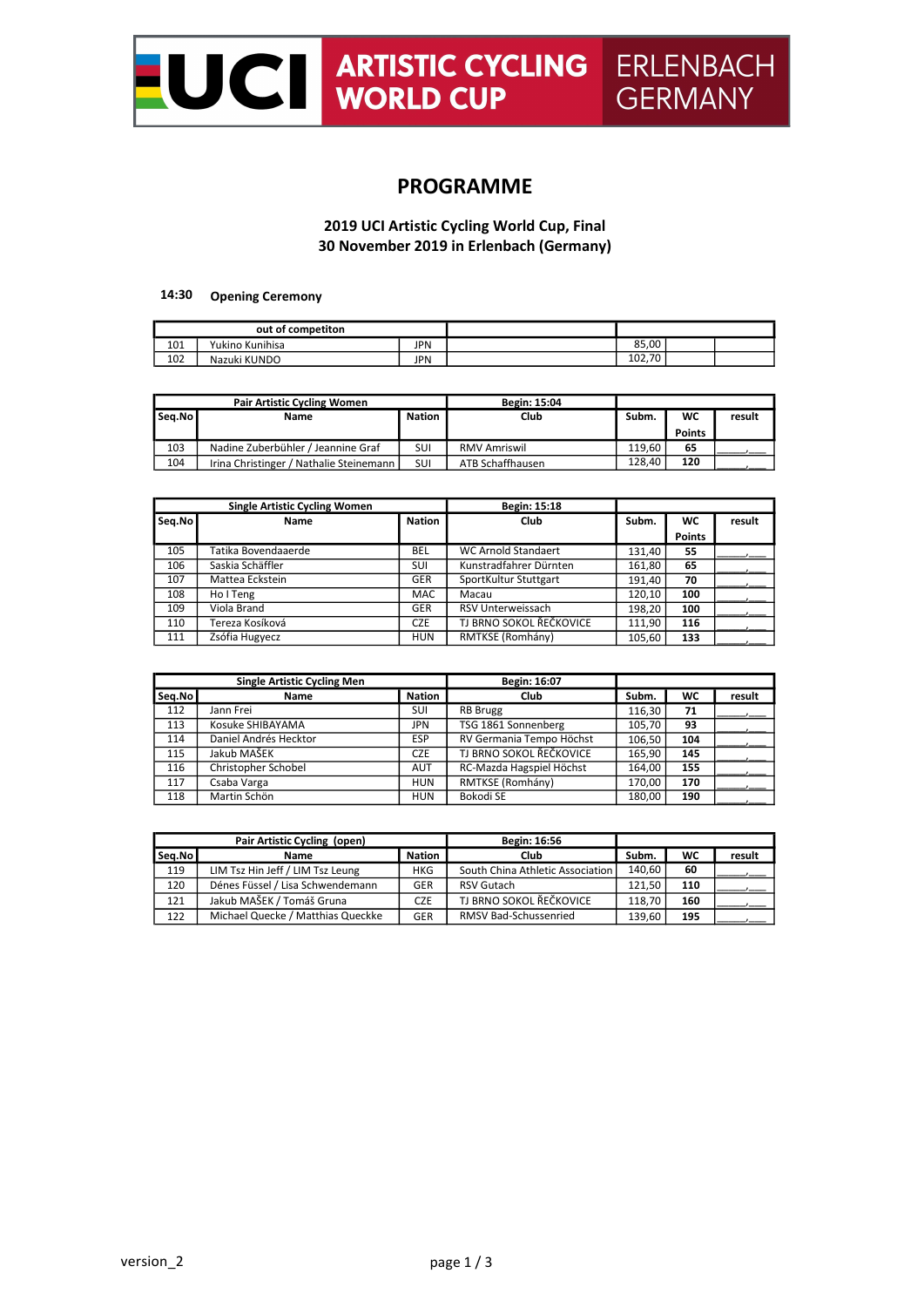

# PROGRAMME

2019 UCI Artistic Cycling World Cup, Final 30 November 2019 in Erlenbach (Germany)

## 18:30 Opening Ceremony Final | Introducing Competitors

| <b>Pair Artistic Cycling Women</b> |                                      |               | Begin: 19:00               |        |               |        |
|------------------------------------|--------------------------------------|---------------|----------------------------|--------|---------------|--------|
| Seg.No                             | Name                                 | <b>Nation</b> | Club                       | Subm.  | WC            | result |
|                                    |                                      |               |                            |        | <b>Points</b> |        |
| 123                                | Helen Vordermeier / Selina Marguardt | <b>GER</b>    | RV 'Vorwärts' Oberjesingen | 144.80 | 240           |        |
| 124                                | Lena Bringsken / Lisa Bringsken      | <b>GER</b>    | RCV Böhl-Iggelheim         | 153.30 | 240           |        |
| 125                                | Sophie Nattmann / Caroline Wurth     | <b>GER</b>    | <b>RSV Gutach</b>          | 151.90 | 270           |        |

Pair Artistic Cycling Women

## 19:25 Winner Ceremony

| <b>Artistic Cycling Team 4 (open)</b> |                                      |               | Begin: 19:35            |        |               |        |
|---------------------------------------|--------------------------------------|---------------|-------------------------|--------|---------------|--------|
| Seg.No                                | <b>Name</b>                          | <b>Nation</b> | Club                    | Subm.  | <b>WC</b>     | result |
|                                       |                                      |               |                         |        | <b>Points</b> |        |
|                                       | Stefanie Haas / Valerie Unternährer  |               |                         |        |               |        |
| 126                                   | Selina Niedermann / Sarah Manser     | SUI           | Kunstradfahren Uzwil    | 218.10 | 70            |        |
|                                       | Ronja Zünd / Fabienne Haas /         |               |                         |        |               |        |
| 127                                   | Laura Tarneller / Nadine Bisseger    | SUI           | VC Rheineck / KRF Uzwil | 227,00 | 145           |        |
|                                       | Lukas Kayko / Roxanne Ludwig /       |               |                         |        |               |        |
| 128                                   | Vanessa Wörner / Eva Zimmermann      | <b>GER</b>    | <b>RKV Denkendorf</b>   | 213,00 | 230           |        |
|                                       | Ramona Ressel / Julia Dörner/        |               |                         |        |               |        |
| 129                                   | Annamaria Milo / Annalena Vollbrecht | <b>GER</b>    | RSV Steinhöring         | 232.00 | 280           |        |

# 20:01 Winner Ceremony

Artistic Cycling Team 4 (open)

|        | <b>Single Artistic Cycling Men</b> |               | Begin: 20:11          |        |     |        |
|--------|------------------------------------|---------------|-----------------------|--------|-----|--------|
| Seg.No | <b>Name</b>                        | <b>Nation</b> | <b>Club</b>           | Subm.  | WC  | result |
| 130    | Lukas Burri                        | SUI           | Kunstradfahren Utzwil | 187.70 | 205 |        |
| 131    | Marcel Jüngling                    | <b>GER</b>    | <b>RRV Dornheim</b>   | 201.20 | 220 |        |
| 132    | Lukas Kohl                         | <b>GER</b>    | <b>RMSV Concordia</b> | 211.60 | 300 |        |

#### 20:30 Winner Ceremony

Single Artistic Cycling Men

Break 20 min

| <b>Single Artistic Cycling Women</b> |                |               | <b>Begin: 20:50</b>    |        |               |        |
|--------------------------------------|----------------|---------------|------------------------|--------|---------------|--------|
| Seg.No                               | Name           | <b>Nation</b> | Club                   | Subm.  | WC            | result |
|                                      |                |               |                        |        | <b>Points</b> |        |
| 133                                  | Maren Haase    | <b>GER</b>    | RV Blitz Hoffnungsthal | 193.00 | 145           |        |
| 134                                  | Sina Bäggli    | SUI           | Freie Radler Stäfa     | 150.00 | 175           |        |
| 135                                  | Milena Slupina | <b>GER</b>    | <b>TSV Bernlohe</b>    | 198.90 | 280           |        |

## 21:16 Winner Ceremony

## Single Artistic Cycling Women

| Pair Artistic Cycling (open) |                                      |               | Begin: 21:26             |        |               |        |
|------------------------------|--------------------------------------|---------------|--------------------------|--------|---------------|--------|
| Seq.No                       | Name                                 | <b>Nation</b> | Club                     |        | <b>WC</b>     | result |
|                              |                                      |               |                          |        | <b>Points</b> |        |
| 136                          | ** Serafin Schefold / Max Hanselmann | GER           | RV Hohenlohe Öhringen    | 170.10 | 100           |        |
| 137                          | Katharina Kühne / Marcel Schnetzer   | <b>AUT</b>    | RC-Mazda Hagspiel Höchst | 154.80 | 200           |        |
| 138                          | Lukas Burri / Fabienne Hammerschmidt | <b>SUI</b>    | Kunstradfahren Uzwil     | 166.20 | 250           |        |
| 139                          | Nina Stapf / Patrick Tisch           | <b>GER</b>    | <b>RV Pfeil Magstadt</b> | 168,10 | 260           |        |
|                              | ** NN ** Wild Card                   |               |                          |        |               |        |

# 21:53 Winner Ceremony

Pair Artistic Cycling (open)

22:03 Winner Ceremony Großer Weinpreis

22:13 Closing Ceremony